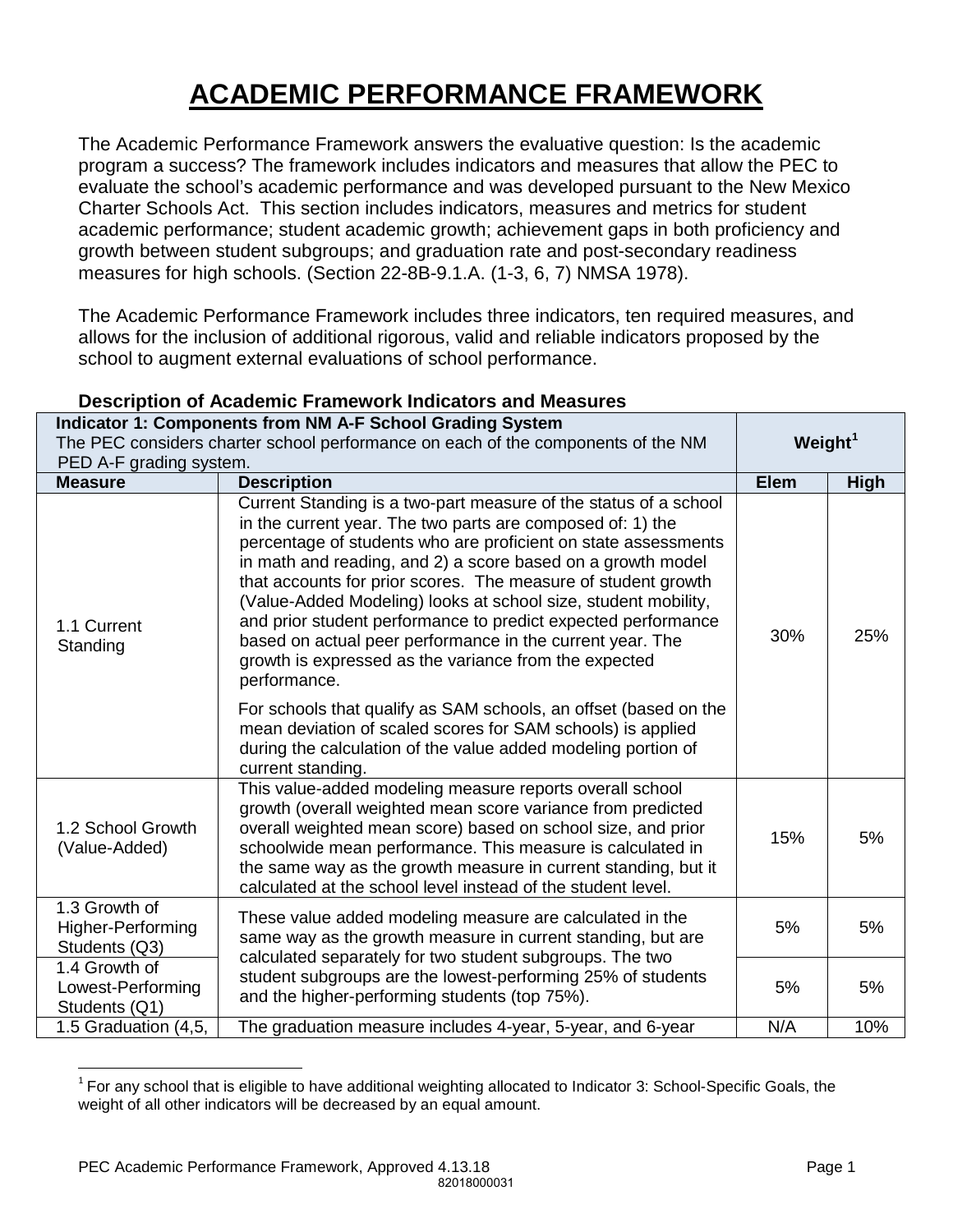| and 6-year rates;<br>value added)                   | cohort graduation rates and improvement in the 4-year<br>graduation rate.                                                                                                                                                                                                                                                                                                                                                                                                                                                                                                                                           |     |     |
|-----------------------------------------------------|---------------------------------------------------------------------------------------------------------------------------------------------------------------------------------------------------------------------------------------------------------------------------------------------------------------------------------------------------------------------------------------------------------------------------------------------------------------------------------------------------------------------------------------------------------------------------------------------------------------------|-----|-----|
|                                                     | Graduation rates are one-year lagged. That is, the rates that are<br>published in the school grade report are for the cohort that<br>graduated by August 1 of the prior year. Students are expected<br>to graduate in four years, however rates are calculated for 5-<br>and 6- year graduates. Calculation of 4-year, 5-year, and 6-year<br>cohort graduation rates uses the Shared Accountability method,<br>which gives each school in which the student was enrolled in<br>high school proportional credit for their timely or lack of timely<br>graduation.                                                    |     |     |
|                                                     | Improvement in the 4-year graduation rate is based on the slope<br>of the 4-year graduation rates for the past three years. For<br>schools that have a 4-year graduation rate that is over 90%, all<br>points are awarded for graduation growth.                                                                                                                                                                                                                                                                                                                                                                    |     |     |
|                                                     | For schools that qualify as SAM schools, an auxiliary graduation<br>rate is computed using a senior completer method which<br>includes only 12th grade students who are not members of the<br>4-year cohort. The denominator is comprised of the count of<br>12th graders in the first enrollment snapshot (40D). The<br>numerator is derived from the count of all non-cohort students<br>who graduated by the end of the year (EOY snapshot). Using<br>this method, schools receive feedback on their success in<br>graduating returning dropouts and adults whose cohort has long<br>since aged from the system. |     |     |
|                                                     | College and Career Readiness (CCR) scores are determined by<br>the percentage of the prior year 4-year graduation cohort<br>members (this indicator is also are one-year lagged) who show<br>evidence of participating in college or career preparation, along<br>with the proportion of those students meeting a benchmark. This<br>indicator is also calculated using the shared accountability<br>model.                                                                                                                                                                                                         |     |     |
| 1.6 Career and<br><b>College Readiness</b>          | High school students are expected to participate in at least one<br>college or career readiness program: 1) College entrance<br>exams (Accuplacer, ACT, ACT Aspire, Compass, PLAN, PSAT,<br>SAT, or SAT Subject Test) 2) Evidence that the student can<br>pass a college-level course (Advanced Placement, Dual Credit,<br>or IB) 3) Eligibility for an industry-recognized certification<br>(Career Technical Education) Points are given separately for<br>students' participation and for their success in achieving targets.                                                                                    | N/A | 10% |
|                                                     | SAM schools are allowed use of additional indicators including<br>ASVAB, WorkKeys, and TABE.                                                                                                                                                                                                                                                                                                                                                                                                                                                                                                                        |     |     |
| 1.7 Opportunity to<br>Learn (Attendance,<br>Survey) | Opportunity to Learn (OTL) represents the learning environment<br>schools provide. It is determined from student attendance and<br>scores on a student or parent survey administered annually.<br>The expected attendance rate is 95%. Schools that have higher                                                                                                                                                                                                                                                                                                                                                     | 5%  | 5%  |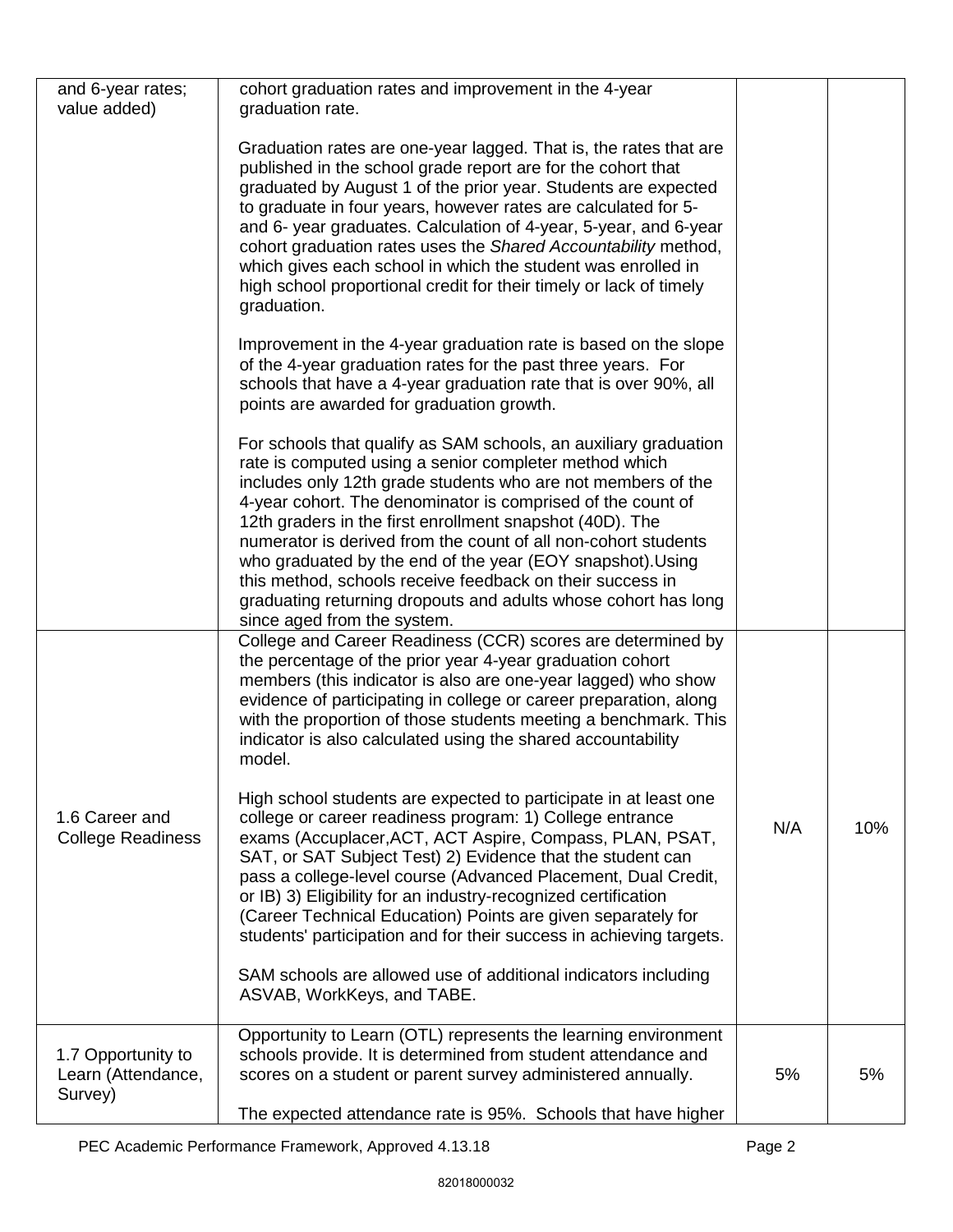| than a 95% attendance rate can earn more than the total<br>number of points available.                                                                                                                                                                                                                                                                                                                                                                                                                                                                                                      |  |
|---------------------------------------------------------------------------------------------------------------------------------------------------------------------------------------------------------------------------------------------------------------------------------------------------------------------------------------------------------------------------------------------------------------------------------------------------------------------------------------------------------------------------------------------------------------------------------------------|--|
| The survey measures the extent to which classroom teachers<br>demonstrate instructional practices known to facilitate student<br>learning. Students answer survey questions on topics such as<br>classroom teaching and expectations of students. The survey<br>contains 10 questions with answers from 0 (Never) to 5 (Always)<br>for a maximum score of 50. For students in grades KN-2, a<br>parent or family member completes the survey. The expected<br>average score is 45 points, schools that earn more than 45<br>points can earn more than the total number of available points. |  |
| Source: New Mexico PED A-F School Grading Technical Guide                                                                                                                                                                                                                                                                                                                                                                                                                                                                                                                                   |  |

| <b>Indicator 2: Subgroup Performance</b><br>Subgroup measures are based on the school's relative performance (statewide<br>percentile rank) compared to all NM public schools serving the same grades. Points<br>assigned for each subgroup are averaged to calculate overall points for measures<br>2.1, 2.2, and 2.3. |                                                                                                                                                                  | Weight <sup>1</sup> |      |
|-------------------------------------------------------------------------------------------------------------------------------------------------------------------------------------------------------------------------------------------------------------------------------------------------------------------------|------------------------------------------------------------------------------------------------------------------------------------------------------------------|---------------------|------|
| <b>Measure</b>                                                                                                                                                                                                                                                                                                          | <b>Description</b>                                                                                                                                               | <b>Elem</b>         | High |
| 2.1 Subgroup<br>Growth of Higher-<br>Performing<br>Students (Q3)                                                                                                                                                                                                                                                        | Schools are compared to all schools statewide serving the<br>same grade levels, based on the A-F Student Growth<br>results calculated by NM PED for Q3 students. | 10%                 | 7.5% |
| 2.2 Subgroup<br>Growth of Lowest-<br>Performing<br>Students (Q1)                                                                                                                                                                                                                                                        | Schools are compared to all schools statewide serving the<br>same grade levels, based on the A-F Student Growth<br>results calculated by NM PED for Q1 students. | 10%                 | 7.5% |
| 2.3 Subgroup<br>Proficiency                                                                                                                                                                                                                                                                                             | Schools are compared to all schools statewide serving the<br>same grade levels, based on subgroup proficiency rates for<br>all eligible subgroups.               | 10%                 | 10%  |

| <b>Indicator 3: School-Specific Goals</b><br>The performance framework allows for the inclusion of additional rigorous,<br>valid and reliable indicators (as determined by the chartering authority)<br>proposed by a charter school to augment external evaluations of its<br>performance. (Section C of 22-8B-9.1(C) NMSA 1978) |                                                                                                                                                                                                                   |             | Weight <sup>2</sup> |  |
|-----------------------------------------------------------------------------------------------------------------------------------------------------------------------------------------------------------------------------------------------------------------------------------------------------------------------------------|-------------------------------------------------------------------------------------------------------------------------------------------------------------------------------------------------------------------|-------------|---------------------|--|
| <b>Measure</b>                                                                                                                                                                                                                                                                                                                    | <b>Description</b>                                                                                                                                                                                                | <b>Elem</b> | <b>High</b>         |  |
| 3.1 Career<br><b>Readiness</b>                                                                                                                                                                                                                                                                                                    | New America School - Las Cruces has developed a school<br>specific goal measuring career readiness using the<br>WorkKeys assessment. See appendix for agreed ratings,<br>methodology, and reporting requirements. | 10%         | 10%                 |  |

 $\overline{a}$ 

<span id="page-2-0"></span> $2$  A school shall be eligible to have additional weighting allocated to Indicator 3: School-Specific Goals, if the proposed indicator is Reliable (additional 5 points of weight) and Rigorous (additional 5 points of weight).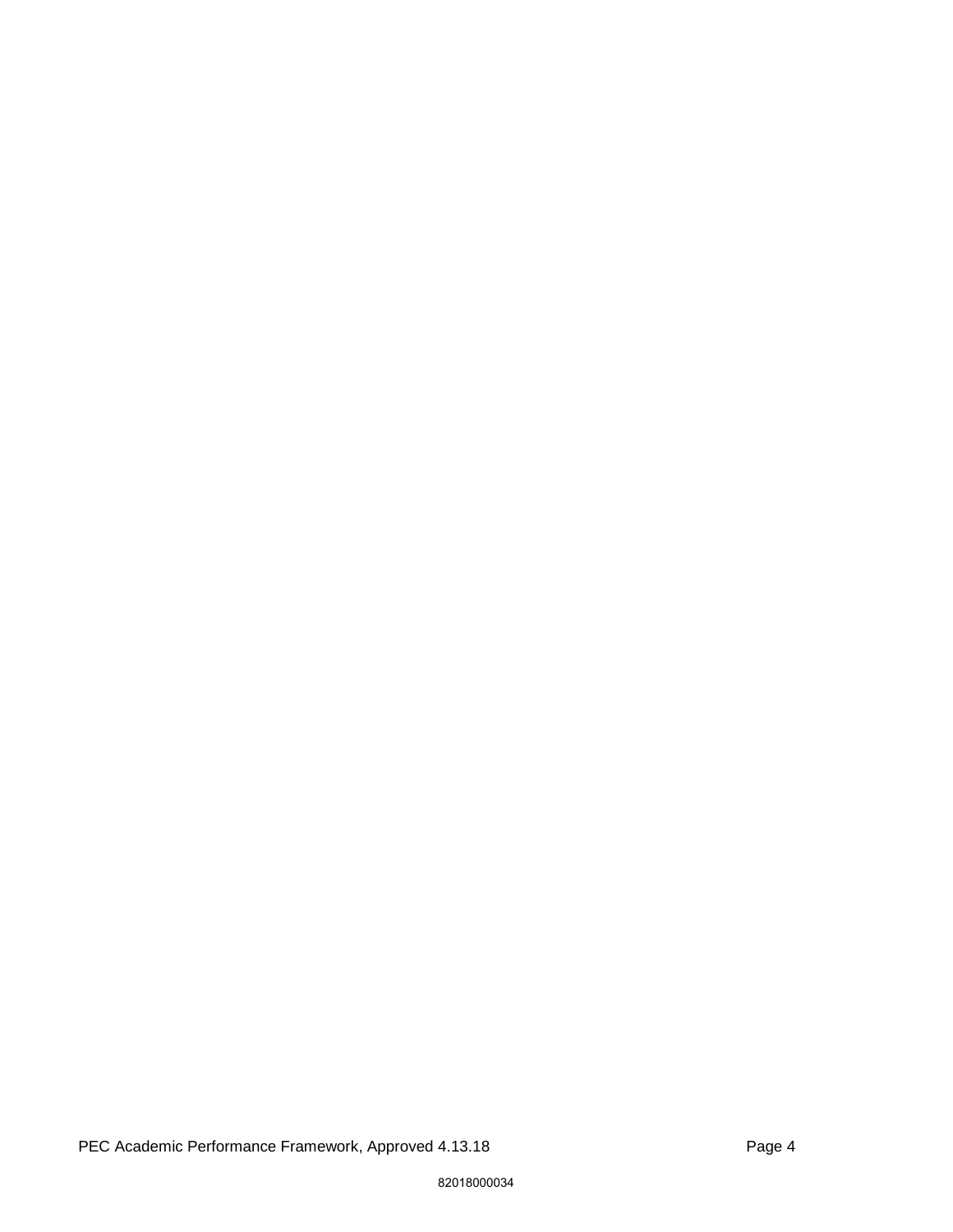## <span id="page-4-0"></span>**Summary of Indicator Rating System and Assigned Points**

Schools receive up to 100 points for each academic measure. The average weighted points across the framework are used to assign the overall rating (tier).

| <b>Indicators</b>                                                     | <b>Description</b>                                                                                                                                                                                                                                                                           | <b>Rating Scale</b>                                                                                                                         | <b>Assigned Points</b>                                                                           | <b>Total Weight?</b> |             |
|-----------------------------------------------------------------------|----------------------------------------------------------------------------------------------------------------------------------------------------------------------------------------------------------------------------------------------------------------------------------------------|---------------------------------------------------------------------------------------------------------------------------------------------|--------------------------------------------------------------------------------------------------|----------------------|-------------|
|                                                                       |                                                                                                                                                                                                                                                                                              |                                                                                                                                             |                                                                                                  | <b>Elem</b>          | <b>High</b> |
| Indicator 1:<br>Components<br>from NM A-F<br>School Grading<br>System | The PEC considers charter<br>school performance on each<br>of the components of the NM<br>PED A-F grading system                                                                                                                                                                             | A - F grade for<br>each component of<br>the NM grading<br>system                                                                            | $A = 100$ pts<br>$B = 75$ pts<br>$C = 50$ pts<br>$D = 25$ pts<br>$F = 0$ pts                     | 60%                  | 65%         |
| Indicator 2:<br>Subgroup<br>Performance                               | Subgroup measures are<br>based on the school's relative<br>performance (statewide<br>percentile rank) compared to<br>all NM public schools serving<br>the same grades. Points<br>assigned for each subgroup<br>are averaged to calculate<br>overall points for measures<br>2.1, 2.2, and 2.3 | <b>State Percentile</b><br>Rank (1-100%)                                                                                                    | <b>Equal to State</b><br>Percentile Rank (1-100<br>pts)                                          | 30%                  | 25%         |
| Indicator $3^3$ :<br>School-Specific<br>Goals                         | New America School - Las<br>Cruces has developed a<br>school specific goal<br>measuring career readiness<br>using the WorkKeys<br>assessment.                                                                                                                                                | Four rating<br>categories:<br>1) Exceeds<br>standard<br>2) Meets standard<br>3) Does not meet<br>standard<br>4) Falls far below<br>standard | $Exceeds = 100 pts$<br>Meets = $75$ pts<br>Does not meet $= 25$ pts<br>Falls far below $= 0$ pts | 10%                  | 10%         |

82018000035

 $\overline{a}$ 

 $^3$  A school shall be eligible to have additional weighting allocated to Indicator 3: School-Specific Goals, if the proposed indicator is Reliable (additional 5 points of weight) and Rigorous (additional 5 points of weight).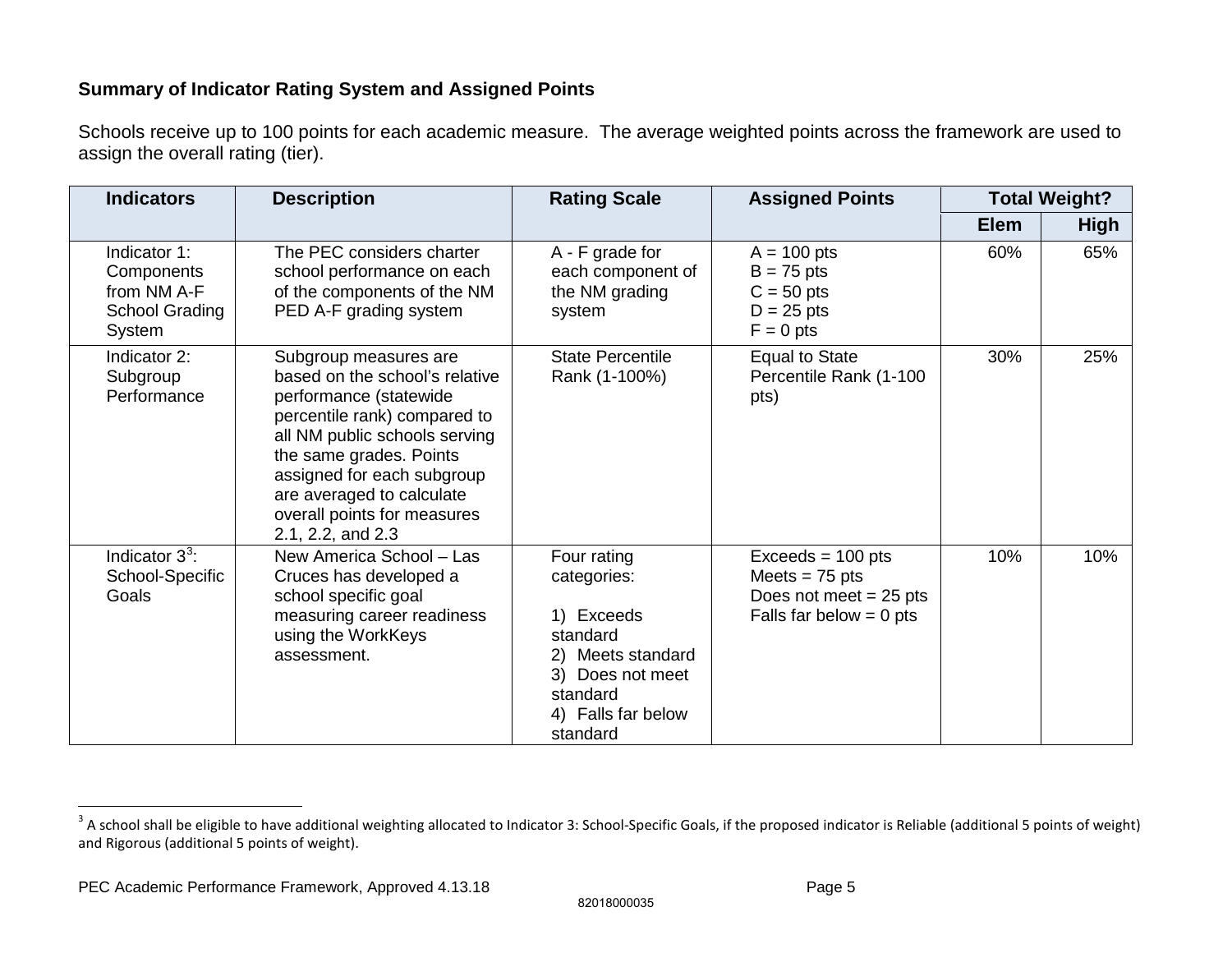Based on performance across the academic indicators and measures, schools receive an overall academic tier rating that is used by the PEC in annual monitoring and renewal decisions.

| Tier 1 | • School is exceeding PEC academic performance expectations and<br>is on par with the highest-performing schools in the state.<br>• (85 to 100 percent of possible total weighted points) |
|--------|-------------------------------------------------------------------------------------------------------------------------------------------------------------------------------------------|
| Tier 2 | • School is consistently meeting PEC academic performance<br>expectations.<br>• (50 to 84 percent of possible total weighted points)                                                      |
| Tier 3 | • School is <b>not meeting</b> expectations for one or more of the<br>academic indicators. Possible intervention.<br>• (16 to 49 percent of possible total weighted points)               |
| Tier 4 | • School is falling far below academic performance expectations.<br>Intervention; possible revocation.<br>• (0 to 15 percent of possible total weighted points)                           |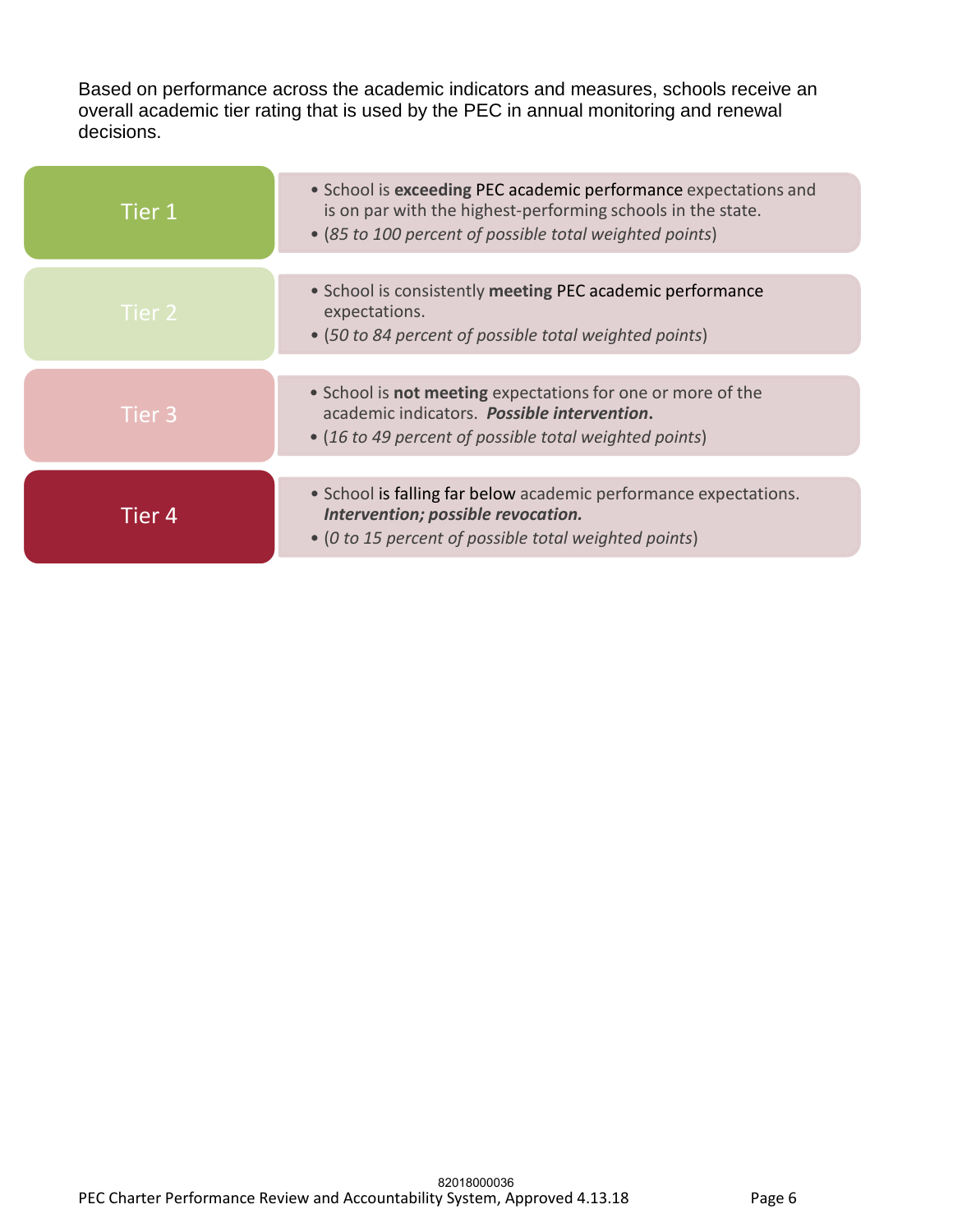### ACADEMIC PERFORMANCE FRAMEWORK APPENDIX

#### New America School – Las Cruces

Indicator 3.1

#### **Description:**

Students will improve their performance from the fall to spring by at least one level on the National Career Readiness Certificate. If a student is not eligible for a certificate at the beginning of the year, they will be eligible for at least a Bronze Certificate at the end of the year. If a student is eligible for a certificate at the beginning of the year, they will be eligible for a higher level certificate at the end of the year.

#### **Methodology and Reporting:**

A. Students will be included in the data set if:

- 1. They are enrolled on or before the 15th of September;
- 2. They are classified as seniors on the 40th day; and
- 3. They are still enrolled at the end of May.

The school will provide list of enrollment data from the school's student information system (SIS), which will be verified by comparing to STARS data, that identifies all students classified as Seniors on the  $40<sup>th</sup>$  day, those students' enrollment dates, and those students withdrawal dates—if applicable. The school must highlight the students who do not meet the eligibility criteria to be included in the data set. These student's cumulative files are subject to auditing to verify they are being properly excluded from the data set.

- B. All students who are eligible to be included in the data set will be administered the WorkKeys assessment early in the fall and late in the spring.
- C. At both assessment administrations, the school will measure and track—by student eligiblity for a National Career Readiness Certificate and the level of the certificate for which each student is eligible. The school will provide this tracker as documentation when reporting their data; this tracker will also be supported by additional backup data that comes directly from ACT.
- D. Up to 5% of the students in the data set may be excluded from the spring administration without penalty *if* the students earned at least a bronze certificate during the fall administration.
- E. The school will calculate the percentage of students in the data set who improved by at least one level on the National Career Readiness Certificate assessments (increased level of certificate eligibility) from the fall to the spring assessment administration. (Number of students who improved certificate eligibility/Total number of students in data set)